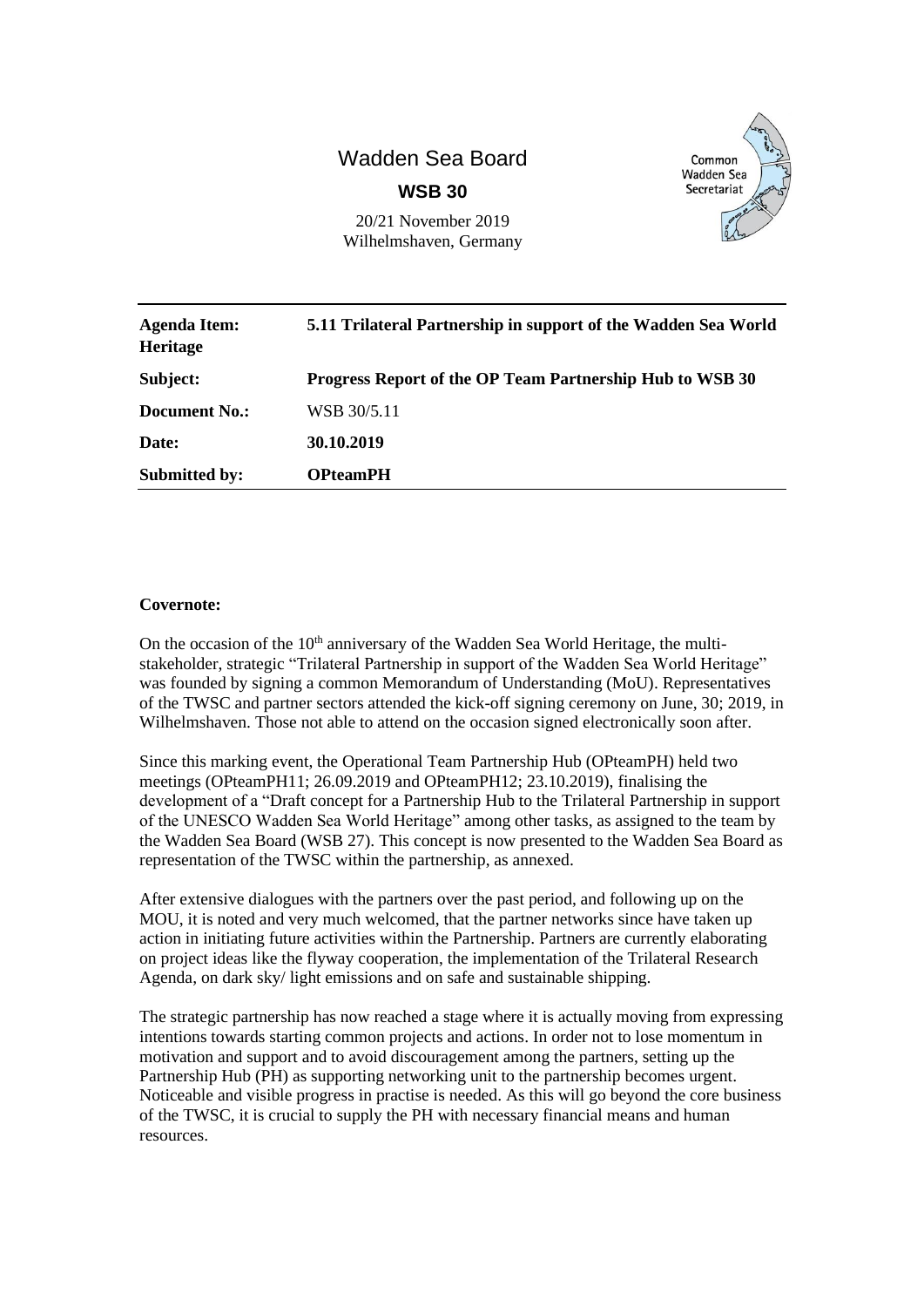The OPteamPH therefore suggests a two-phase approach in setting up the Partnership Hub, now.

- For a three year start-up-phase (2020-22), appropriate human and financial resources by the TWSC are needed. A coordinating person needs to be appointed, operating more or less independent but associated to the CWSS during this start-up phase. He/she shall be complemented by liaison officers to the different sectors and working fields, provided for in shared ways/ by the partners including the TWSC. This start-up phase shall be concluded by an evaluation;
- For the long-term perspective, the Partnership Hub has to be developed into a more or less independent organisation as described within the draft PH concept. The results of the evaluation will be taken into account. Organisational options including the assignment of the Partnership Hub with existing or other structures as well as further funding possibilities will be elaborated in due time.

#### **Proposal:**

The WSB is proposed to adopt the "Draft concept for a Partnership Hub to the Trilateral Partnership in support of the Wadden Sea World Heritage" (attached).

The WSB is requested to provide for human and financial resources to ensure a successful start-up phase (2020-22).

The WSB is proposed to task the OPteamPH to approach partner organisations to explore concrete proposals for cooperation and contributions to the PH.

The WSB is proposed to task the OPteamPH to prepare scenarios for the further establishment and/or development of the PH including possible funding options to be reported to the next WSB.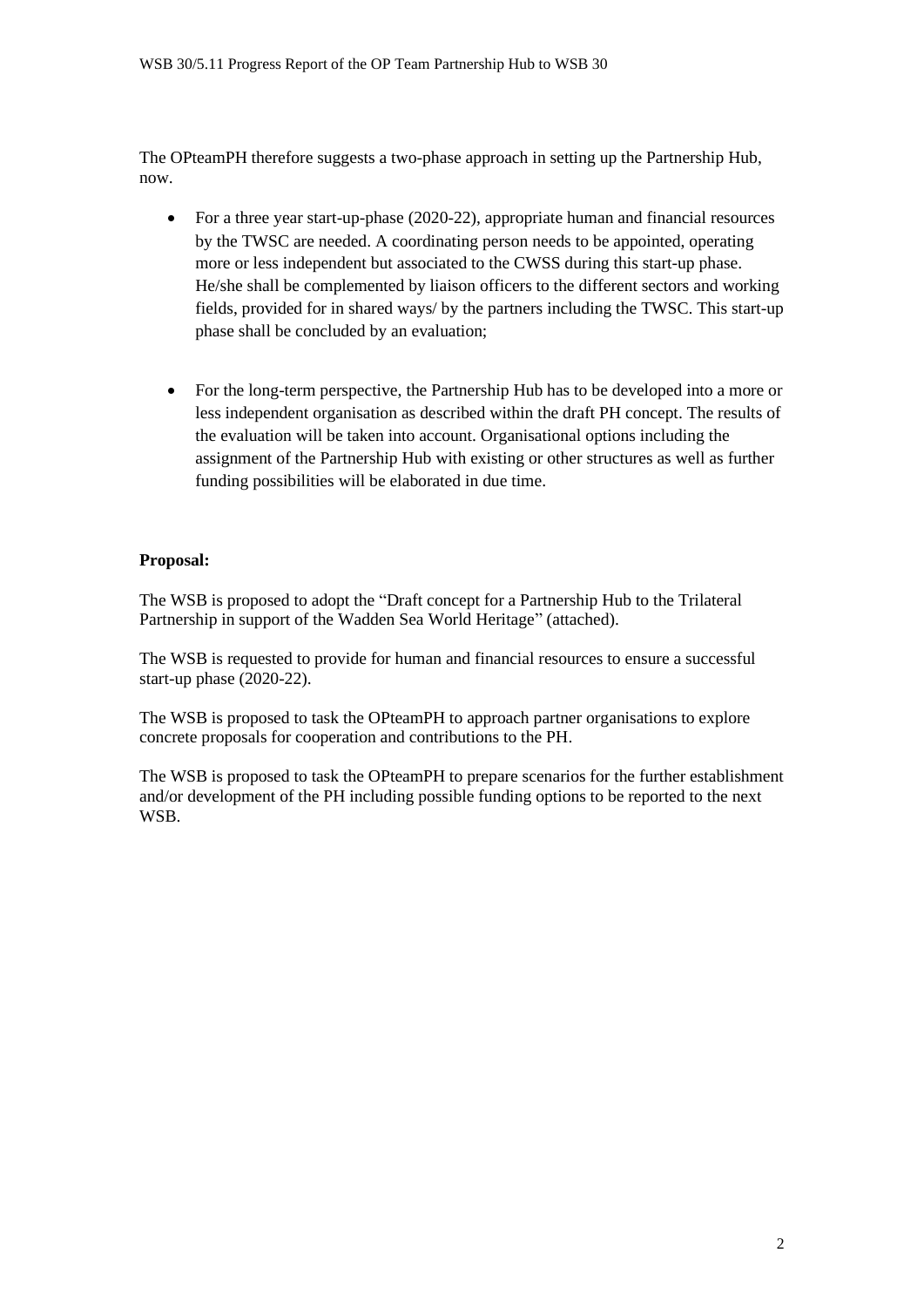## Annex

# **Draft concept for a Partnership Hub to the Trilateral Partnership in support of the UNESCO Wadden Sea World Heritage**

Version date: 30.10.2019 Authors: OPteamPH

## 1 **INTRODUCTION**

The **inscription of the Wadden Sea on the UNESCO World Heritage List** in 2009, extended in 2011 and 2014, has strengthened, reinforced and enhanced the generation long efforts to protect, conserve and manage the Wadden Sea as a property shared between three nations for the benefit of present and future generations.

This creates a unique opportunity to pool and strengthen existing skills and experiences under one umbrella, to ensure protection and preservation of the Wadden Sea, whilst fostering sustainable regional development within the entire Wadden Sea Region. Only if these skills and experiences are jointly developed and mutually reinforced and linked together on a highquality level throughout the Wadden Sea Region, will the full potential of the World Heritage designation be achieved for the benefit of nature, but also for society. Bearing this in mind, the Ministers, responsible for the protection of the Dutch, German and Danish Wadden Sea, representing the Governments in the Trilateral Wadden Sea Governmental Council Meeting on the Protection of the Wadden Sea in Leeuwarden, 18 May 2018, in their **Leeuwarden Ministerial Declaration**

- instructed the Wadden Sea Board "to develop trilateral Wadden Sea World Heritage partnership schemes, to further activate the Wadden Sea World Heritage brand and to enhance local ownership, as a tool for creating synergies between nature conservation in the World Heritage Site and sustainable development in the Wadden Sea Region" (Article 1);
- and "to further develop the Partnership Hub as a part of the future Partnership Centre together with the envisaged partner organisations and in partner networks across the Wadden Sea Region, which involve partners at local and regional level" (Article 2).

To bring these decisions to life, a range of strategic partner network's representatives from the Wadden Sea Forum e. V., the Wadden Sea Team of green NGOS, the trilateral Network Group Sustainable Tourism, the trilateral science community and the Trilateral Wadden Sea Cooperation on of the Wadden Sea states (TWSC) signed a **Memorandum of Understanding** (MoU) to kick off the strategic, multi-stakeholder **"Trilateral Partnership**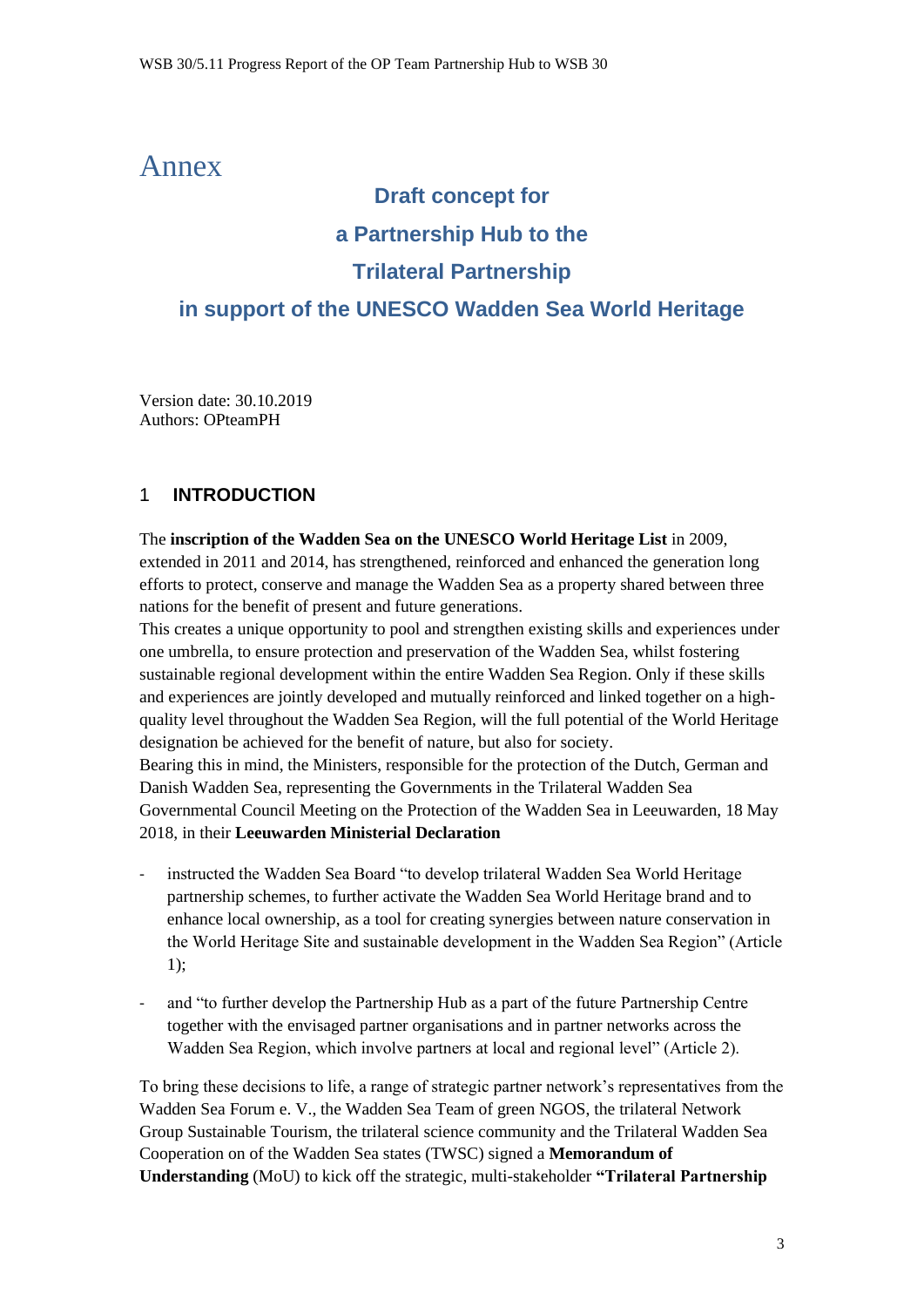**in support of the UNESCO Wadden Sea World Heritage"** (*in short: Trilateral WH Partnership*) on 30 June 2019 in Wilhelmshaven, on the occasion of the 10<sup>th</sup> anniversary of the inscription (Annex).

In acknowledgement of the long history of achievements and contributions of stakeholders/ potential partner's networks to the preservation of the Wadden Sea, the Trilateral WH Partnership is based upon existing, proven structures and networks. The statutory responsibility for the preservation of the Outstanding Universal Value (OUV) of the site remains with the state parties.

Developing and sustaining a successful Trilateral WH Partnership, particularly across sectors and existing collaboration structures, is challenging and requires a significant investment of both time and resources. It needs an organisational set-up to to further develop, support it, keep it up and running effectively: A Partnership Hub for constant facilitation of network coordination and network management which provides an interface to the TWSC.

This concept for the Partnership Hub provides basis and justification for further decisions by the TWSC, the individual states and the strategic partners to invest specifically and concretely in its structure and operation, through all kind of support. This concept does not provide statutes or rules of play. These will be elaborated in a separate approach, later, as the partnership develops further on.

For clarification purpose, the Partnership Hub is defined as a form of organization: a networking unit with no specific location, whereas the Partnership Centre is understood as the future physical premises of the Trilateral Wadden Sea World Heritage Partnership Centre in Wilhelmshaven.

#### **Vision Mission** The Partnership Hub helps to enhance ownership in the Wadden Sea World Heritage Site. The hub maintains an extended and stable, multi-level and crossborder community in a networking approach, based on existing collaboration and structures, complementing governmental and intergovernmental efforts. It acts as a catalyst for innovative modes of collaboration in following the goals that are stated in the MoU, focusing on creation of collaborative advantages by also taking into account interests and individual value gained by the partners. It delivers network coordination and supports network management, knowledge exchange and The Partnership Hub will broaden engagement for the Wadden Sea World Heritage beyond the state sector and unlock potentials and resources for delivering on the goals and intended activities of the Trilateral WH Partnership as described in the MoU. It will build and intensify pathways for collaboration towards realization of the vision and thus help to extend the network of strategic partners in line with decisions of the TWSC and balanced intentions of the strategic partners.

## 2 **VISION AND MISSION FOR THE PARTNERSHIP HUB**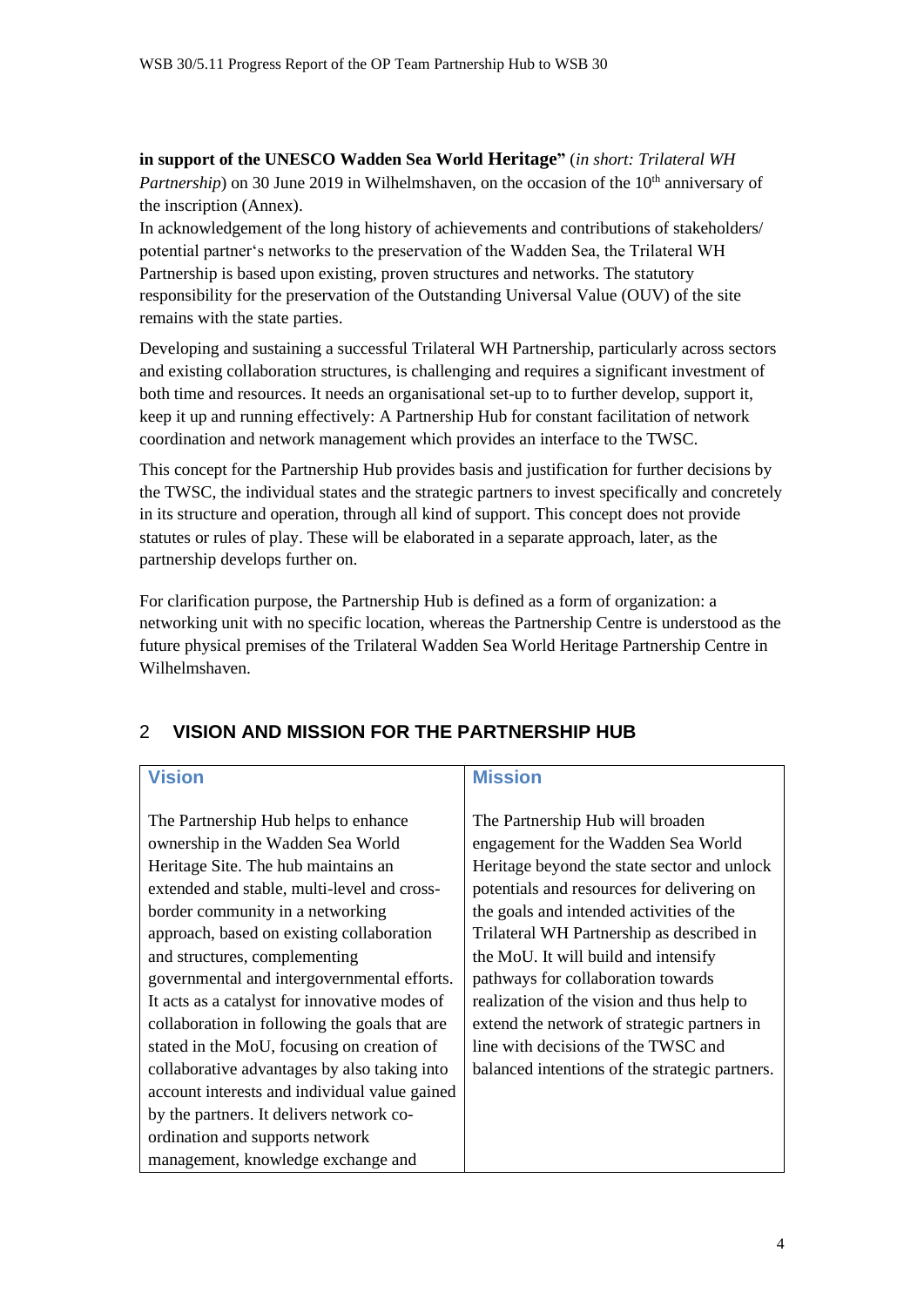mutual learning, facilitates the organisation of meetings, workshops and conferences, and activities to the Trilateral WH Partnership.

## 3 **OBJECTIVES OF THE PARTNERSHIP HUB**

Key objectives for the work themes of the Partnership Hub have been defined by the MoU (Annex), which includes the Wadden Sea World Heritage Strategy (2014-2020) as a basis to start from. In short, the hub will support the Trilateral WH Partnership in a collaborative network approach, complementing and going beyond responsibilities and efforts of the TWSC, by

- contributing to the protection and stimulating exchange on nature management of the World Heritage Site
- enhancing international cooperation**;**
- activating the Wadden Sea World Heritage brand**;**
- **e**ducating and informing about the Wadden Sea World Heritage;
- developing and enhancing sustainable tourism;
- contributing to regional sustainable development of the Wadden Sea Region;
- stimulating research and monitoring to provide the required knowledge for management in the Wadden Sea Region;
- integrating cultural and historical values in the management of the Wadden Sea Region.

Partnership Hub activities will also help to implement the UN Sustainability Agenda 2030, UNESCO Programmes under the World Heritage Convention and EU-Programmes.

## 4 **SERVICES AND OFFERS OF THE PARTNERSHIP HUB**

The hub will function as networking unit in cooperation with the strategic partners for the Trilateral WH Partnership. It will make best use of synergies and prevent duplications of activities in the region by complementing and supporting partnership initiatives and programs at national or regional level. Strategic partners and the TWSC and the Common Wadden Sea Secretariat (CWSS) will benefit through the activities of the hub by sharing services and participation in the brand, from enhanced visibility, credibility and reputation, political attention, an internationally and regionally raised profile as well as connectivity within the partnership's network. It will provide added value to all partners by increasing effectiveness and efficiency on their part.

The Hub will support the strategic partners to collaborate, encourage and facilitate effective and trustful working relationships and networks among each other, while sharing information, knowledge and experience.

Guided by the SMART principle (Specific, Measurable, Achievable, Relevant and Timebound objective setting), it will in particular carry out the following activities: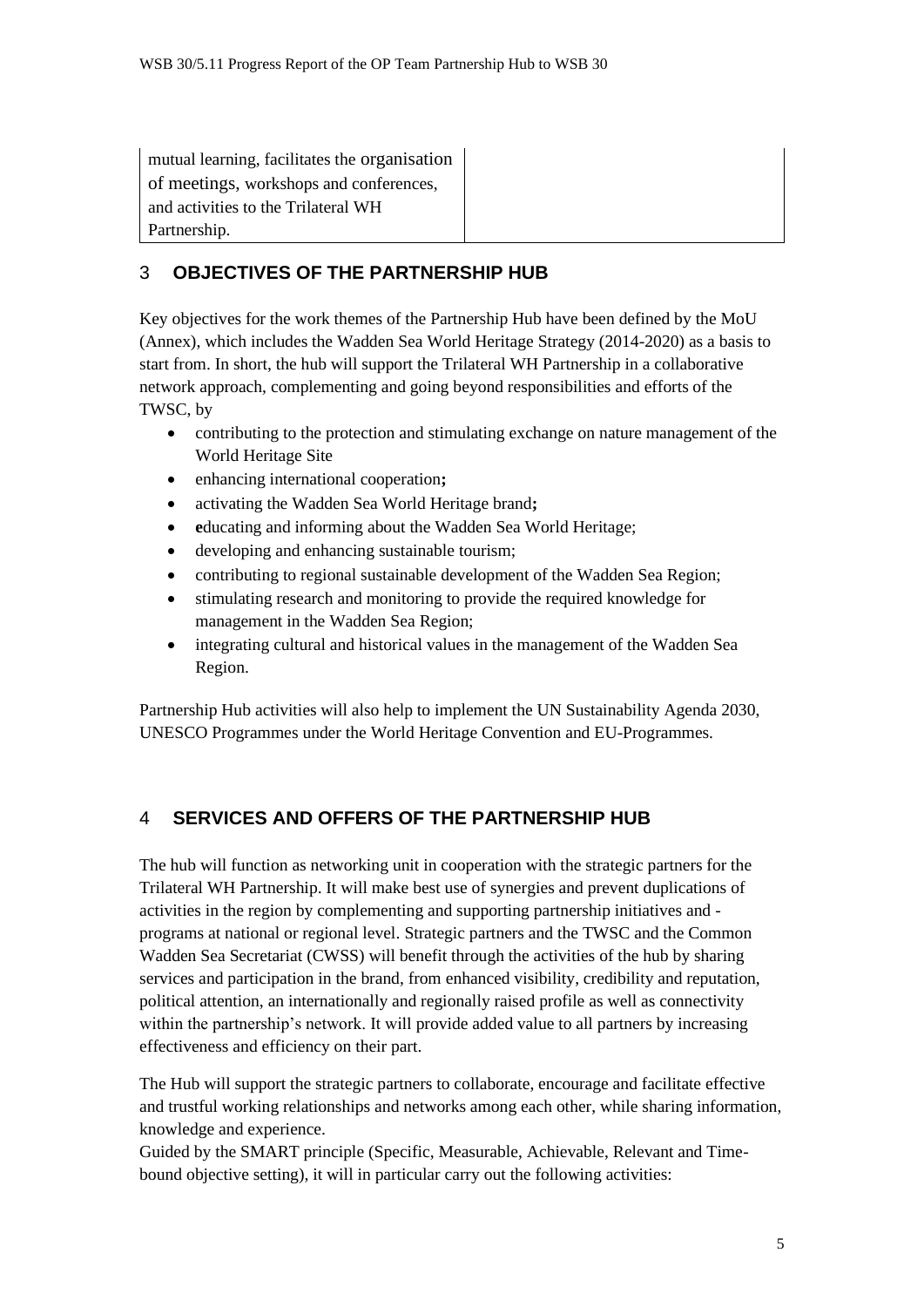#### **(1) Organise network development and support network management**

Designing and planning for a successful partnership require constant facilitation of overall network coordination in a collaborative approach and network management in support of the strategic partners. The hub will also help the Trilateral WH Partnership to broaden engagement for their goals by exploring opportunities to win new partners.

#### **(2) Organize communication for and of the Partnership**

Correspondents/ ambassadors of the partners within the Partnership Hub will play a two-way communication role, acting as the link contact points between the organizations they represent and the partnership itself. The external role of communication is to ensure that the work of the Trilateral WH Partnership will be visible, in particular in order to organize support and funding, and will complement the Trilateral Communication Strategy.

#### **(3) Communication and activation of the WSWH brand**

The hub will help to activate the WSWH brand for sustainable development, to foster brand engagement of strategic partners and stakeholders, f. e. by partnership programs, to enhance sustainable performance of partners, to co-create products and offers in accordance with brand values, to provide for a knowledge exchange platform and thus continue and stabilize the work initiated by EU-funded, time-limited projects like PROWAD LINK.

#### **(4) Facilitate knowledge production, exchange and mutual learning**

A "learning culture" will be fostered by the partnership through knowledge partnerships, i.e. one where all partners and their networks will be able to learn from one another by allowing new ideas to come forward in an open exchange of experience. The Hub will play a central role in the endeavor to create added value derived from effective interaction and communication by providing a platform for interactions between researchers, policy makers, regional organizations including educational institutions, entrepreneurs and the public at large. It will support the implementation of a trilateral research agenda which aims at establishing a joint program on research and monitoring relevant to the Wadden Sea World Heritage.

#### **(5) Facilitate and organise meetings, workshops and conferences**

Target groups for meetings, workshops and conferences will be members and otherwise associated persons to the trilateral Wadden Sea Cooperation, the strategic partners, their networks and initiatives, as well as other national or international professionals, scientists in nature conservation, environmental protection and sustainable use of marine and coastal environments. Events facilitated or organized by the Partnership Hub can in principle be located anywhere in the Wadden Sea Region.

#### **(6) Facilitate planning of the work and initiation of projects and common actions**

The hub will encourage the evolvement of new ideas and initiatives to and by the partners in a forward way of visionary thinking in support of the Wadden Sea World Heritage. It will develop and continuously update a planning tool/ working program, to prioritize and outline common future projects and activities of the partnership.

## **(7) Facilitate individual agreements of cooperation on concrete projects, actions, deliverables or exchange of goods/services;**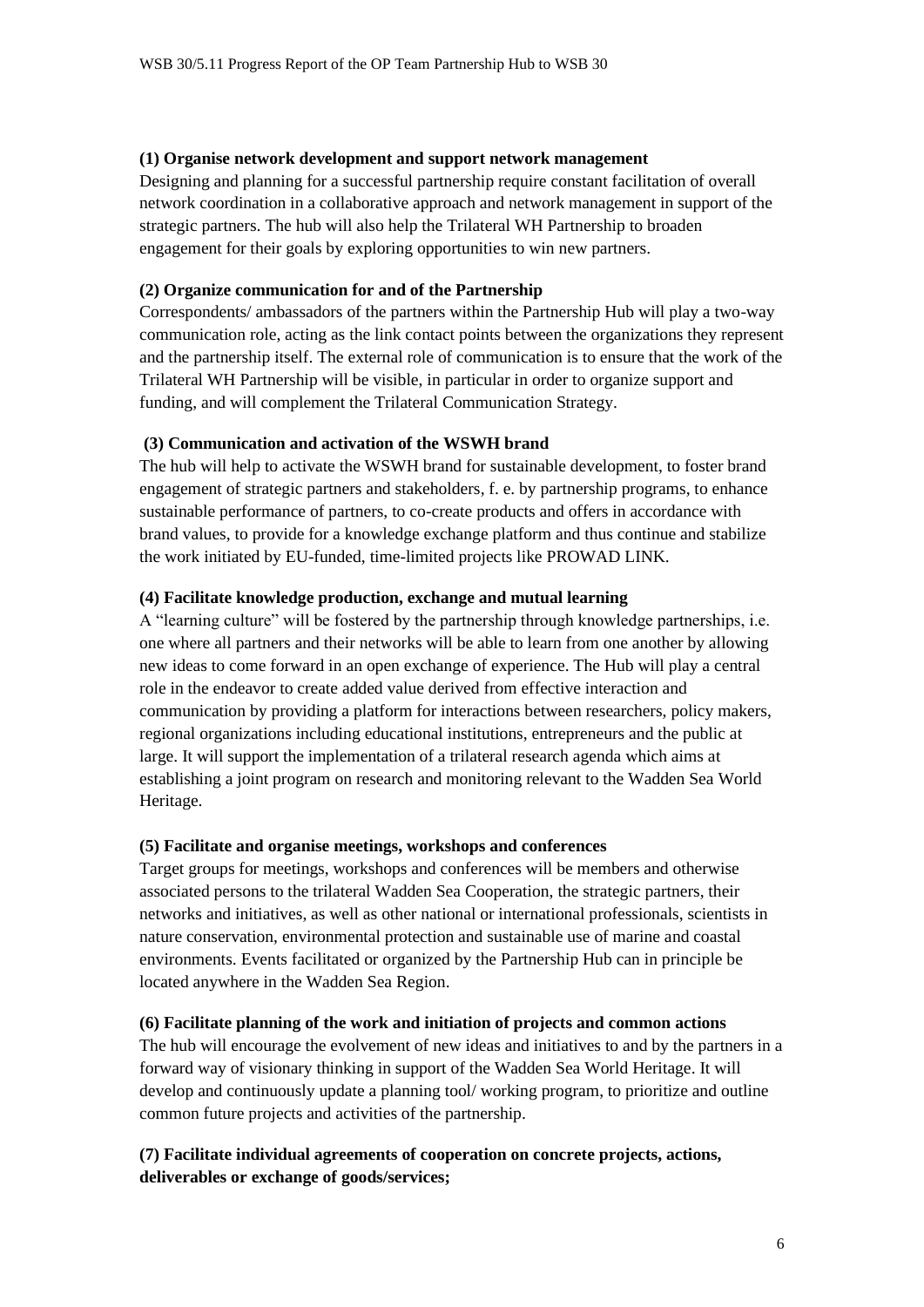In addition to the MoU (Annex), which lays the foundation to the Trilateral WH Partnership as a whole, the hub will facilitate negotiations about individual agreements of cooperation, where specific objectives, concrete common activities or projects will be described, documented and bindingly agreed upon by teaming up two or few partners.

#### **(8) Project facilitation through fundraising and financial management**

The hub will offer project facilitation to the partners by assistance to applications for funds or fundraising and financial management.

## 5 **SETTING UP THE PARTNERSHIP HUB**

The individual strategic partners' primary interest is the content-related work of the partnership as such and not its organization. In general, the PH will be advised by the partner networks, those who were represented by signatories to the MoU (Annex). The network of partners within the Trilateral WH Partnership is supposed to develop further. Therefore, an initial organizational structure is needed to stabilize and support the work of the Partnership Hub.

For this purpose, the following elements are crucial:

- Permanent management structures;
- establishment of a managing unit independant from one single partner;
- well balanced/adequate autonomy/independance;
- commitment of all partners to goals and rules;
- financial resources.

As a prerequisite to answer the question of a suitable permanent organizational setting, the TWSC will develop a position on how to involve the partnership in overall policy. According to this positioning in discourse with the strategic partners, it can be assumed, that a more or less independent organizational setting from the CWSS will be the outcome. The OPteamPH will accompany and advise the start-up phase as advisory team.

As general requirement for operation, the hub needs resources for a proper staff, like at least a coordinator and well connected liaison persons to set the activities in motion as described above. To mirror the strategic partner sectors involved, management capacity and professional expertise is required for their working fields.

As well as assessing the expected added value from the Trilateral WH Partnership for the Wadden Sea World Heritage, the TWSC and every partner organization will assess the likely costs involved. Clearly, the development of the strategic partnership will involve increased staff time to negotiate and develop the partnership as well as to manage the relationship with partners and for partnership coordination. They will also likely require other 'hard' costs such as additional travel, external facilitation and meeting costs, as well non-tangible costs such as social and political capital.

It is obvious that the partnership's projects and activities have to draw on funds. The hub will be able to lever funding for the operational budget from a range of complementary sources. Commitment to the partnership will be expressed by contribution from all partners. In setting up the Partnership Hub, a stepwise approach will be taken: